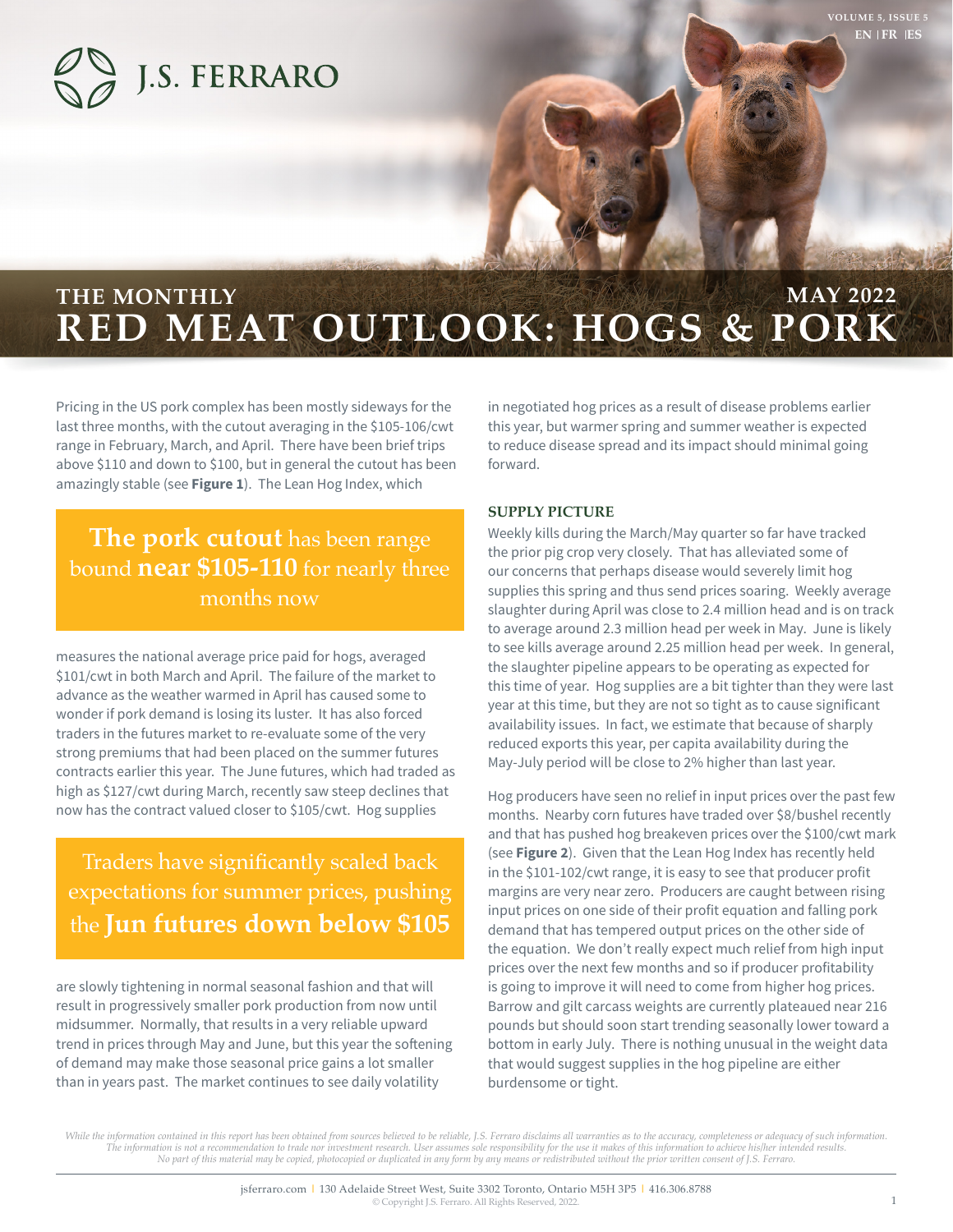### **THE MONTHLY RED MEAT OUTLOOK: HOGS & PORK MAY 2022**

Longer-term, if grain markets remain elevated at these levels producers will struggle to remain profitable and that would likely lead to further reductions in herd size. Eventually, declining pork production would lift hog and pork prices to a level that allows for improved profits in the hog production sector. Over the past couple of years, producers have been trimming back the herd in response to declining export demand, but now it looks like high feed costs and inflation in other input prices could continue that trend for several more quarters. The hog supply is largely fixed for the next 6-9 months and so pork buyers can remain relatively confident that no big supply surprises lie on the horizon. Domestic production will be down from last year during the balance of 2022, but smaller volumes entering export channels will, at times, render domestic pork availability larger than it was last year.

#### **DEMAND SITUATION**

It is our belief that domestic pork demand has benefited in early 2022 from consumers trading down from beef as their budgets became stretched by high price inflation across a wide range of items that they purchase. However, signs are beginning to emerge that consumers are now trading down from pork to even lowerpriced proteins. We look for that trend to continue, and possibly even accelerate as we move toward summer and beyond. Retail pork prices remain very high and that has had the effect of limiting consumption and thus allowing more product to flow into cold storage recently. During the pandemic, users kept cold storage stocks very low because potential covid restrictions created a lot of uncertainty that made stock holding a much riskier proposition. Now that the pandemic has faded, users are building stocks once again and that will provide a bigger buffer against high prices going forward. Last year at this time consumers were flush with cash due to direct payments from the government, but there are no such payments now and consumers have largely spent all of last year's windfall. Further, retail pork prices are about 15% higher than they were last year at this time. Perhaps the most important headwind for pork demand is that consumers are simply less interested in cooking at home now that all COVID-19 restrictions have been lifted, allowing them to focus more on other activities. This process of reducing pork demand back to more-typical levels following the pandemic is likely to take many months to play out, but it seems to be underway now. Slowly declining demand over the balance of 2022 will likely help to offset some of the upward pressure on prices that is expected from smaller YOY pork production as producers reduce the size of their herds.

Not much has changed with respect to international demand for US pork. The latest government figures for showed February exports down 18% and we look for even bigger declines when the March numbers are released later this week. In fact, our forecast has pork exports during the first six months of 2022 down almost 20% from last year. That is a huge loss for the industry, and it will force more product to clear through domestic channels this year. China remains the weakest link in the export picture, with YOY volume falling close to 70%. Mexico has picked up some of the slack, but it cannot fully make up for all of the movement lost in China. We don't see anything promising on the horizon that would suggest that pork exports should improve vastly as we move deeper into the year. In fact, there is concern that exports will slip further as recession starts to grip parts of the globe in response to the war in Europe. That war has started to alter pork trade flows, but it doesn't seem to be increasing overall demand for pork out of North America.

### **SUMMARY**

Hog and pork prices in the US have been relatively steady over the past couple of months as smaller supply has been offset by modestly softer demand. Export demand is way down from last year and that may be the difference-maker that is keeping wholesale pork prices in check. Concern over possible disease issues in the herd is starting to ease and warmer weather makes it less likely that any existing disease problems will worsen. Our fundamental analysis suggests that price levels should work higher during May and June as kills decline seasonally, but the increases are not expected to be large and should be well below the levels of last summer. Inflation in the macroeconomy continues to be a headwind that could limit consumer spending on pork this summer. We look for consumers to continue to move back down the protein ladder in coming months and begin to substitute cheaper proteins for pork. The prospect of a recession later this year is growing. US equity markets have been in decline recently and the Federal Reserve is in the process of raising interest rates in an effort to tame inflation. Buyers are urged not to extend forward purchases too far into the future because the potential for some fallout from problems in the macroeconomy could reduce demand further, while the risk of substantially higher prices will be limited by larger cold storage stocks. In general, buyers should find this summer's pork market much more palatable than the one they experienced last year. **Table 1** provides our near-term price forecasts.

*While the information contained in this report has been obtained from sources believed to be reliable, J.S. Ferraro disclaims all warranties as to the accuracy, completeness or adequacy of such information. The information is not a recommendation to trade nor investment research. User assumes sole responsibility for the use it makes of this information to achieve his/her intended results. No part of this material may be copied, photocopied or duplicated in any form by any means or redistributed without the prior written consent of J.S. Ferraro.*